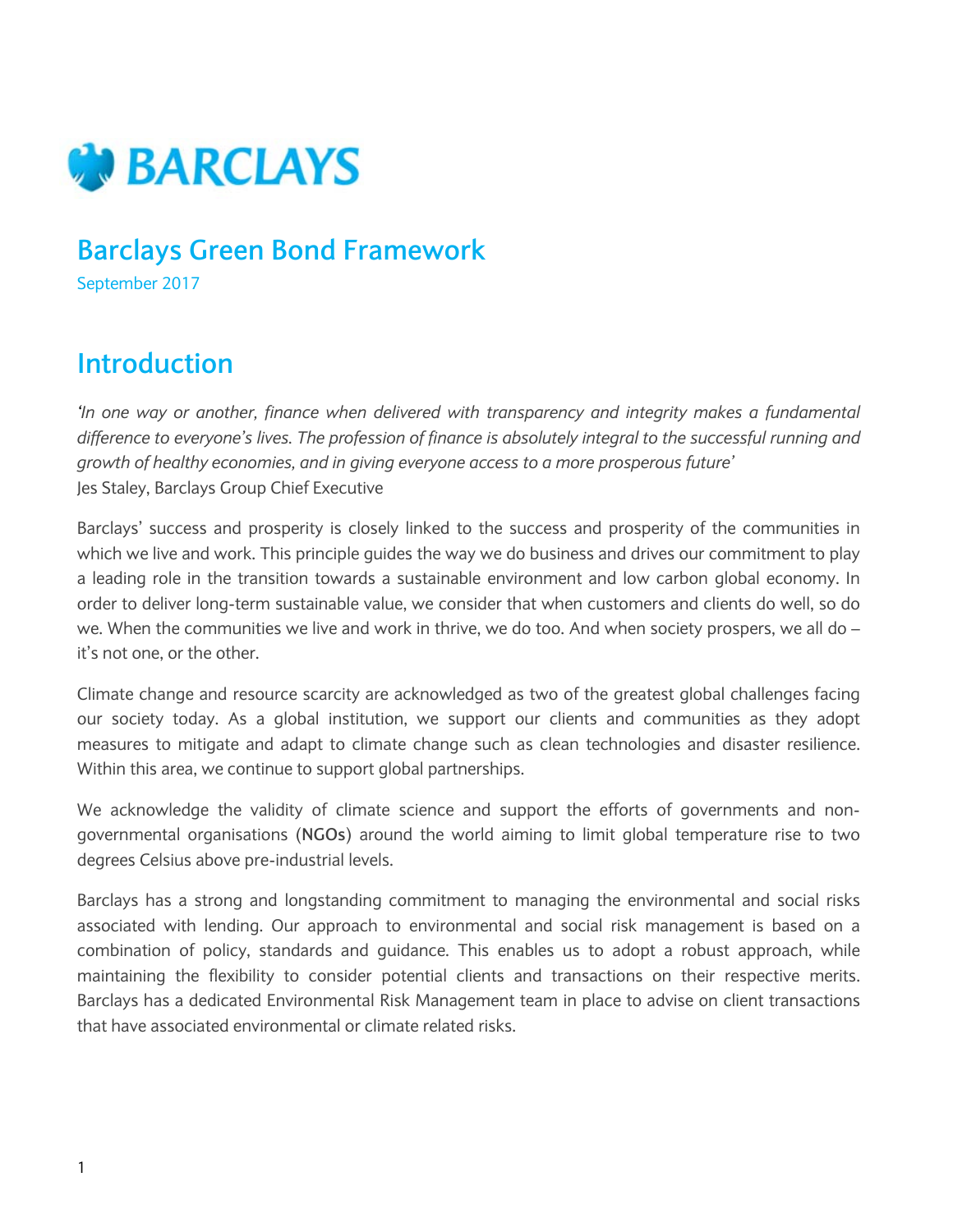Barclays also manages its own operational carbon emissions and has committed to a target to reduce global carbon emissions by 30% by end 2018, compared to a 2015 baseline. We plan to achieve this by investing in low carbon technology and improving the energy efficiency of our operations.

At Barclays, we want to ensure that our customers and clients have access to financing that places green principles at its core and are committed to put our beliefs into practice with the launch of our Green Bond Framework (the **Framework**). The Framework supports our approach to Green Finance and enables increased engagement and discussion with investors about our shared approach to global environmental sustainability. In other capacities, we have already made significant undertakings within the Green Bond market, for example we have a dedicated Green Bond Investment Fund, which forms part of Barclays liquidity pool (the **Liquidity Pool**). We have also launched Green Loan products to support smaller and medium sized enterprises and established a Green Banking Council to further develop innovative Green Finance products and services to support our customers and clients.

Barclays has designed the Framework based on a feasibility study conducted by the Carbon Trust. Our aim has been to design a robust framework that is consistent with the current "Green Bond Principles", as set out by the International Capital Markets Association (**ICMA**). Barclays also aims to obtain Climate Bonds Initiative (**CBI**) certification for each issuance.

Barclays is considering the issuance of Green Bonds under this Framework (**Barclays Green Bond**), as described herein subject to market conditions.

### **Use of Proceeds**

The fundamental element of Green Bonds is the use of proceeds. An amount of funding which represents the proceeds from Barclays Green Bonds will be allocated by Barclays to the financing and refinancing of energy efficient residential properties in England and Wales based on Energy Performance Certificate (**EPC**) data. Barclays has chosen to allocate funding towards this specific product as the domestic sector represents a significant proportion of final energy consumption in the UK<sup>1</sup>. Given Barclays' significant presence in the UK residential mortgage market, this Barclays Green Bond Framework is a clear demonstration of our broader commitment in managing the environmental risks associated with lending.

EPCs are widely recognized as one of the best existing, available data sources in the UK for energy efficiency ratings of properties. EPCs are produced by a Domestic Energy Assessor who examines a large number of items in a building, such as windows, loft insulation and heating system, to determine the potential energy and environmental performance of the building.

An EPC is valid for 10 years and produces a number of details and data. For example, an "Energy Efficiency Rating" is produced which is based on an estimated measure of the overall efficiency of the property (properties are assigned a rating which ranges from A (most efficient) to G (least efficient)). An

<sup>1</sup> Source: Energy Consumption in the UK (ECUK) 2017, National Statistics, Department for Business, Energy & Industrial Strategy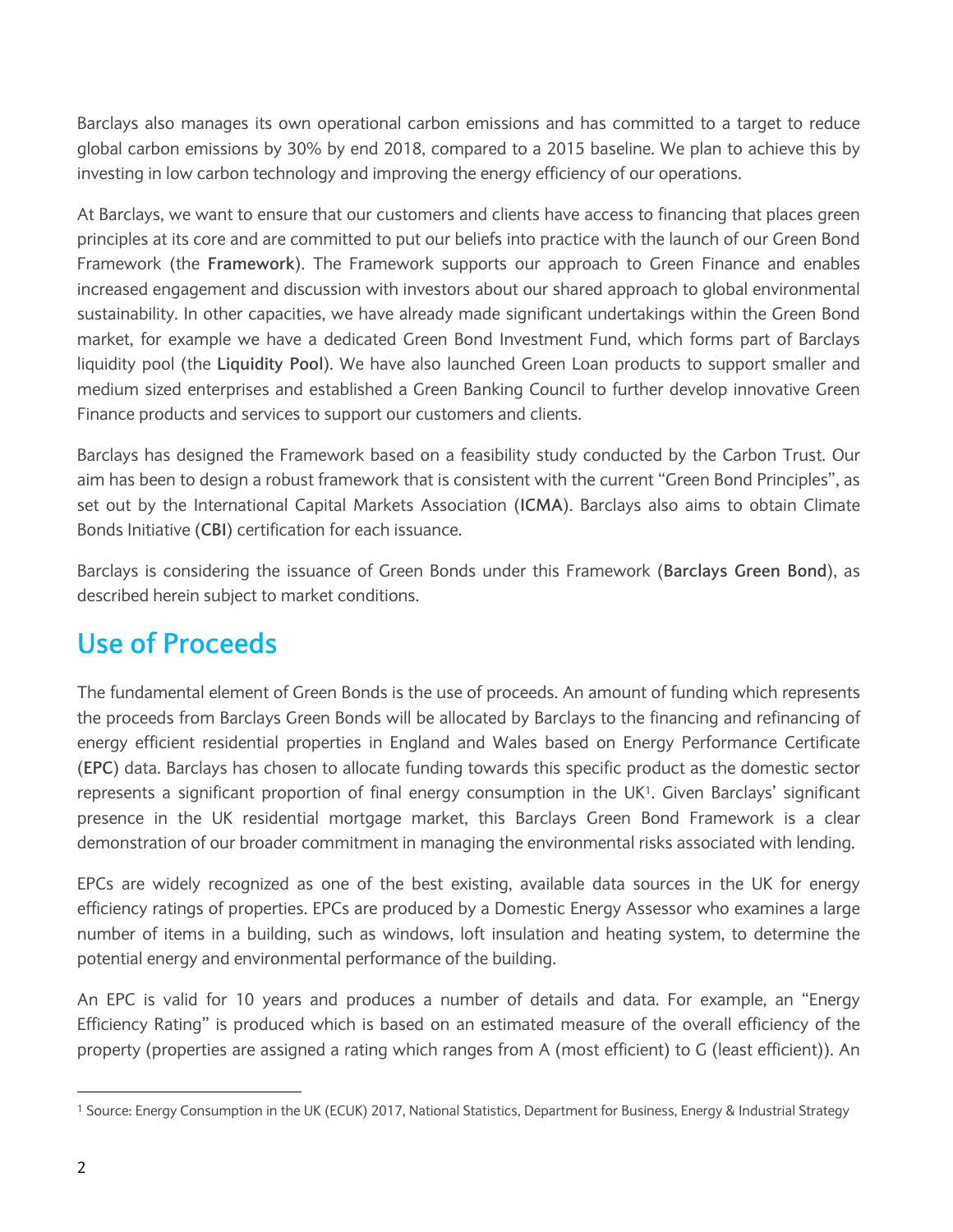important piece of data in this rating is carbon intensity – this is a measure of the estimated carbon emission of properties per unit floor area per year.

Barclays intends to allocate funding which represents the Barclays Green Bond proceeds to finance/refinance mortgages on residential properties situated in England and Wales based on the carbon intensity of the underlying residential property, as estimated in the publicly available EPC data. Using carbon intensity as the core metric has three principal advantages:

- (1) it measures the estimated carbon emissions of properties per unit floor area;
- (2) it is a standardised method of measuring a building's estimated carbon footprint; and
- (3) it is independent of potential changes to the EPC Energy Efficiency Rating methodology of a property.

While home improvements are encouraged to improve energy efficiency, Barclays to date has not found a robust data methodology that captures this improvement. In the future, Barclays may look at including energy efficiency improvements into the Eligibility Criteria (as set out below).

In 2017, the Department for Communities and Local Government (**DCLG**) released data relating to all EPCs reported in England and Wales until December 2016, comprising around 16 million records. This comprehensive data set has allowed Barclays to identify and map EPC data against properties in Barclays' mortgage portfolio.

To comply with the CBI's Climate Bonds Standards, only properties that meet the top 15% carbon intensity threshold in terms of estimated emissions performance in their local market are considered to qualify. Analysis by the Carbon Trust at the time of writing shows that the top 15% carbon intensity threshold for properties within the DCLG's dataset was found to be equivalent to a performance of 28  $kgCO<sub>2</sub>/m<sup>2</sup>/year$ . Taking this, and the UK government's linear target of 'close to zero' emissions by 2050 and the mid-point of a potential green bond maturity needing to coincide with the top 15% carbon intensity projection into account, the Carbon Trust have derived a formula which estimates the maximum carbon intensity for Green bonds from the March 2017 DCLG data release<sup>2</sup>:

 $y = -0.8235x + 1688.24$ 

Where x = year of mid-point bond maturity and y = carbon intensity,  $kgCO<sub>2</sub>/m<sup>2</sup>/year$ 

As an example, a Green Bond issued in 2017 using the above formula, with a 10-year maturity, i.e. with a mid-point in 2022, equates to a maximum carbon intensity of 23.1 kgCO<sub>2</sub>/m<sup>2</sup>/year for a property in England or Wales to feature in the top 15% of the lowest carbon intensive properties. This is also in line with the Climate Bonds Standard Low Carbon Buildings Criteria.

<sup>2</sup> The CBI reserves the right to review this formula.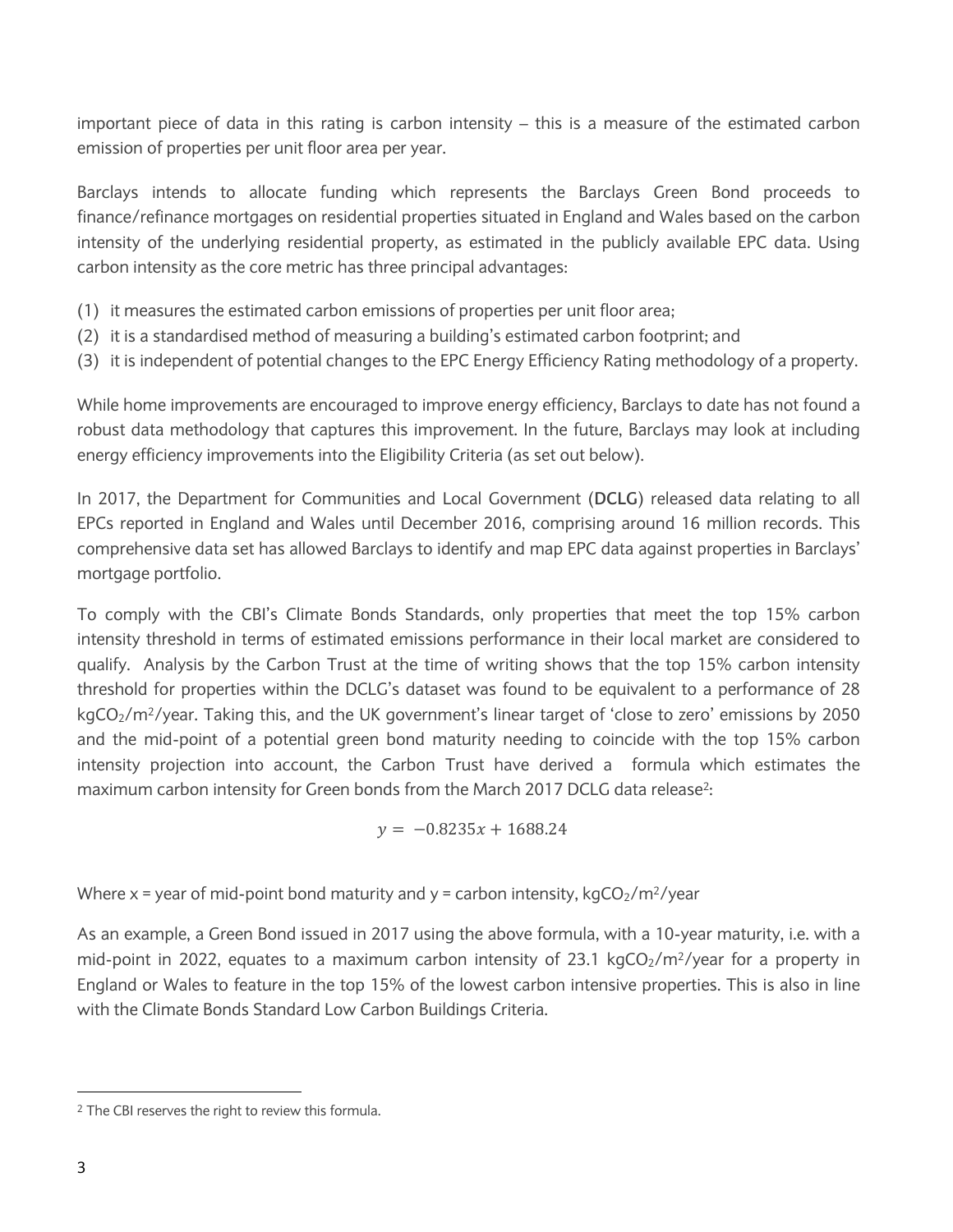Barclays intends that it will allocate funding that represents the Barclays Green Bond proceeds only to finance/refinance mortgages on residential properties in England and Wales that (i) have been originated within the last 3 years prior to the date of a Barclays Green Bond issuance and (ii) are in the top 15% of the lowest carbon intensive properties based on the above formula (the **Eligibility Criteria**)3.

Only mortgages that meet the Eligibility Criteria and are not used by Barclays as collateral in any transaction will be classified as eligible mortgage assets (**Eligible Mortgage Assets**).

Barclays will endeavour to ensure that there are sufficient Eligible Mortgage Assets to be at least equal to the sterling equivalent net proceeds of a Barclays Green Bond at issuance. However, in the event that any portion of the equivalent net proceeds of a Barclays Green Bond issuance cannot be applied to finance Eligible Mortgage Assets, the funding that represents the shortfall in the Barclays Green Bond proceeds may be invested in the Liquidity Pool. The Liquidity Pool is comprised of assets held in temporary investment instruments that are cash, or cash equivalent instruments, within our Treasury function.

Barclays issues the majority of its term senior unsecured liabilities from Barclays PLC (the Group's Holding Company) under its commitment to transition to a single point of entry capital and funding model. Barclays Green Bonds issued under this Framework will be senior unsecured liabilities issued by Barclays PLC. Barclays PLC will allocate an equivalent amount of the Barclays Green Bond proceeds to Barclays UK (or its successor), so that this division can provide funding for Eligible Mortgage Assets in accordance with the Eligibility Criteria described above.

## **Process for Project Evaluation and Selection**

All Barclays residential mortgages have been and will be originated in line with Barclays credit risk policies and will be cross matched on an annual basis against the latest publically available EPC data release to determine eligibility. This is achieved by mapping Barclays mortgage property names/numbers, street names and postcodes against the properties within the database. Once properties in the EPC dataset have been matched to properties in Barclays' residential mortgage book, additional filtering will be undertaken to take into account target carbon intensity levels and encumbrance. Eligible Mortgage Assets will then be randomly selected to produce the allocated portfolio of Eligible Mortgage Assets.

Should EPC ratings not be available in the future, Barclays will seek to use a suitable alternative metric. Any such updates would be disclosed via an updated framework.

<sup>&</sup>lt;sup>3</sup> The calculation of the top 15% is a point in time assessment and may change from the formula in this framework.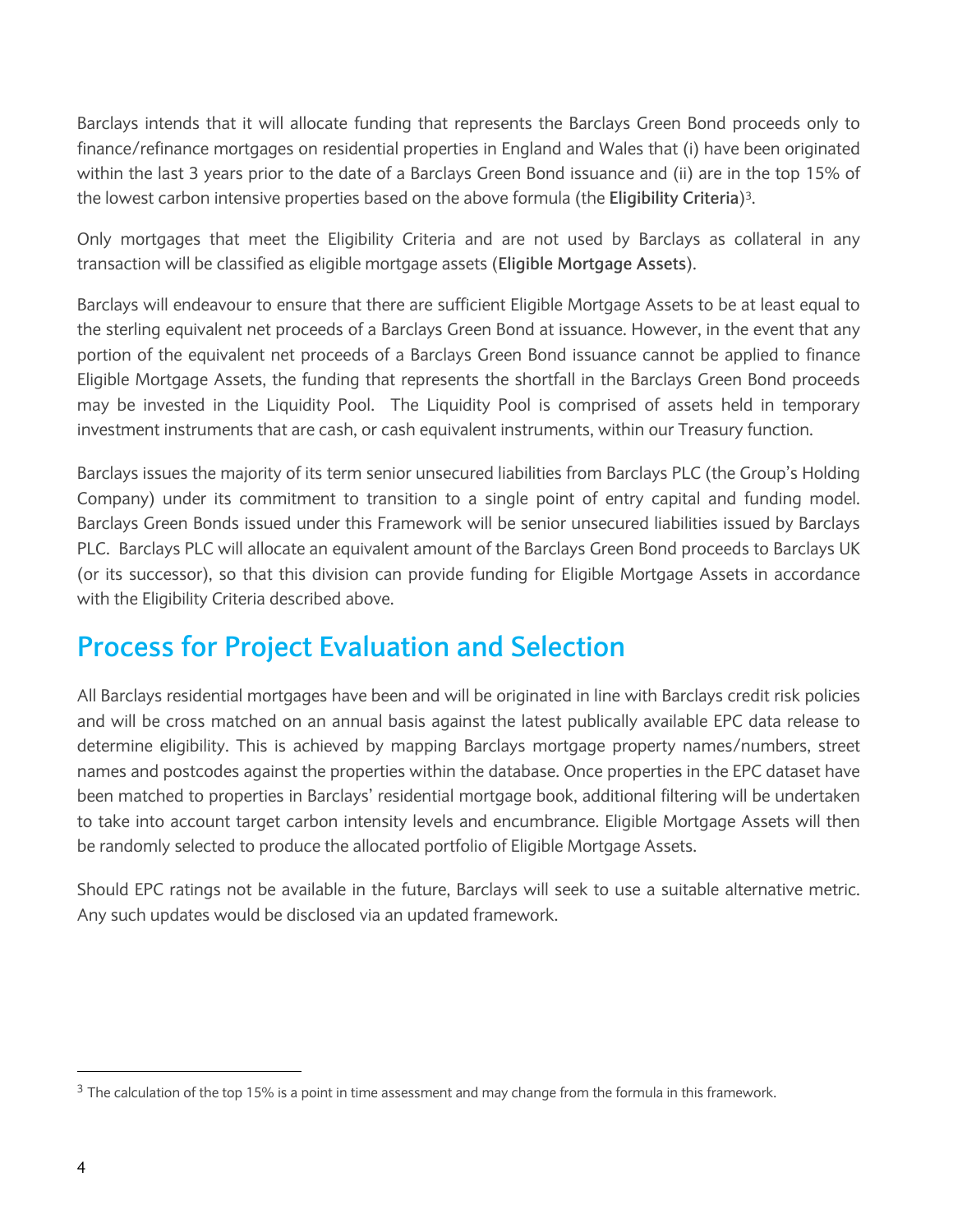## **Management of Proceeds**

The intention is for the allocated portfolio of Eligible Mortgage Assets to be at least equal to the sterling equivalent net proceeds of the Barclays Green Bond at issuance. Eligible Mortgage Assets in the allocated portfolio will be identified in Barclays' internal systems to ensure that they are not used as collateral by Barclays in any transactions and are assigned to the equivalent amount of the Barclays Green Bond issuance proceeds.

Barclays will monitor the size of the allocated portfolio of Eligible Mortgage Assets on a monthly basis. Mortgages that have been redeemed in full or where the EPC certificate is no longer valid or fails to qualify against the 15% carbon intensity threshold set at issuance will be replaced with other Eligible Mortgage Assets.

If at the end of the month there is a shortfall between the allocated portfolio of Eligible Mortgage Assets and the Barclays Green Bond issuance proceeds, Barclays will invest an amount equivalent to that shortfall in the Liquidity Pool.

All Barclays Eligible Mortgage Assets will be evaluated annually against the latest EPC release (or relevant successor) to ensure that they are compliant with the Eligibility Criteria.

Barclays will maintain a set of internal procedures for the management of proceeds.

## **Reporting**

Barclays PLC will publish an investor report annually for each issuance in line with annual results. Each report will contain details including, but not limited to:

- Size of the outstanding issuance and the equivalent allocated portfolio of Eligible Mortgage Assets
- High level stratification tables
- The balance of equivalent net unallocated issuance proceeds (if any) and the categories of investments made in the Liquidity Pool.
- A quantitative environmental impact assessment. Comparison of the average estimated carbon intensity of the allocated portfolio of Eligible Mortgage Assets against a comparable domestic baseline (for example the average of the latest DCLG data set used for cross matching).

Barclays Green Bond annual reports will be made available on the Barclays Investor Relations website.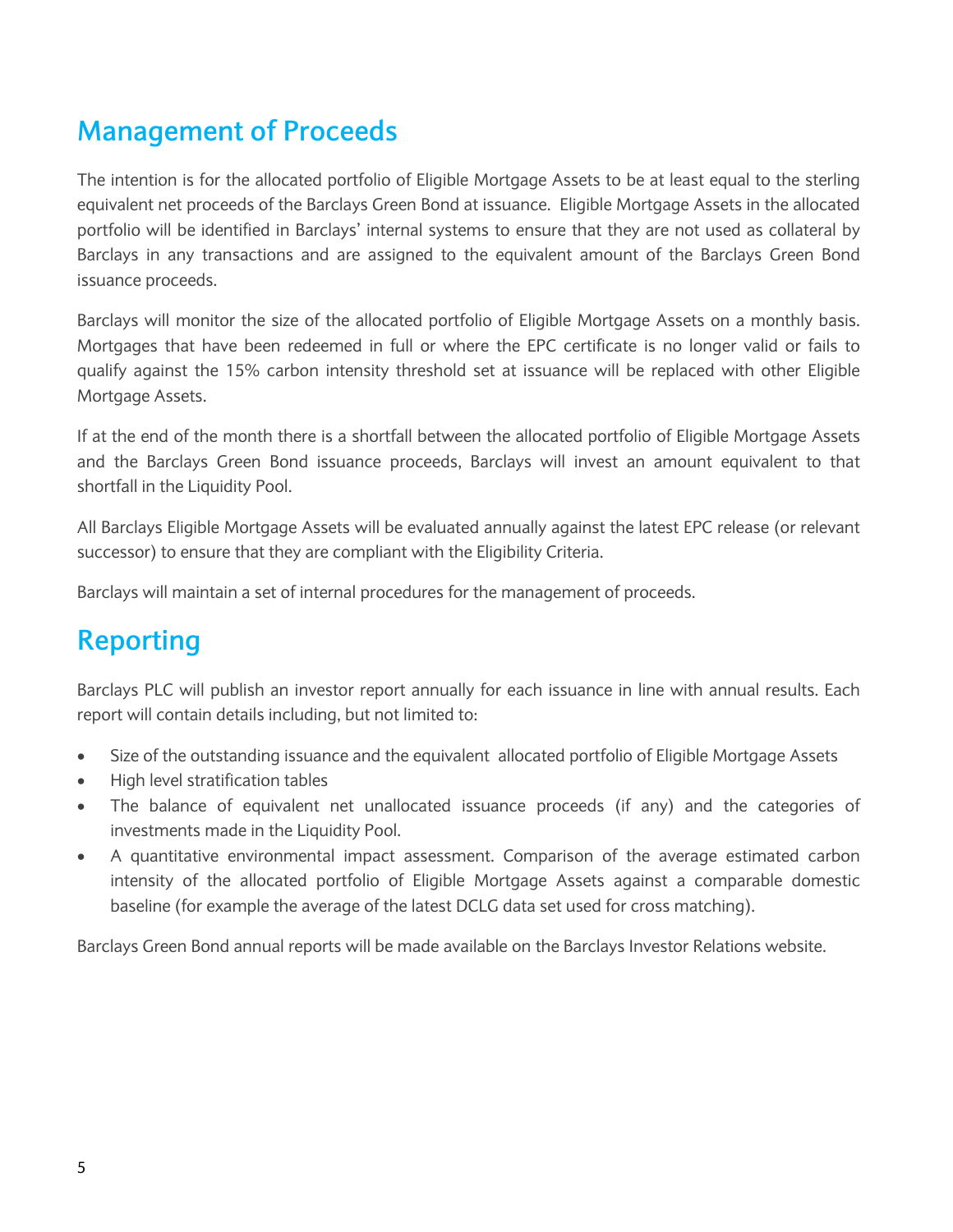## **External Review**

The Carbon Trust, who are a qualified and approved CBI verifier, will be requested to provide a second party opinion to confirm that the Framework meets the ICMA Green Bond Principles.

Barclays also intends to obtain certification from the CBI for each issuance, which will confirm that the allocated portfolio of Eligible Mortgage Assets are selected based on the independent standards developed by the CBI in conjunction with investors and NGOs. As part of this process, a suitably qualified verifier will undertake agreed-upon-procedures and verification testing against the Climate Bonds Standard in order to provide a factual finding regarding Barclays' Eligible Mortgage Asset evaluation and selection processes.

In order to ensure compliance with this Framework, a suitably qualified assurance provider will perform verification testing on an annual basis before the reporting date to check the viability of Barclays' cross matching process and asset selection criteria.

These reports will be published on the Barclays Investor Relations website alongside the Barclays annual investor report.